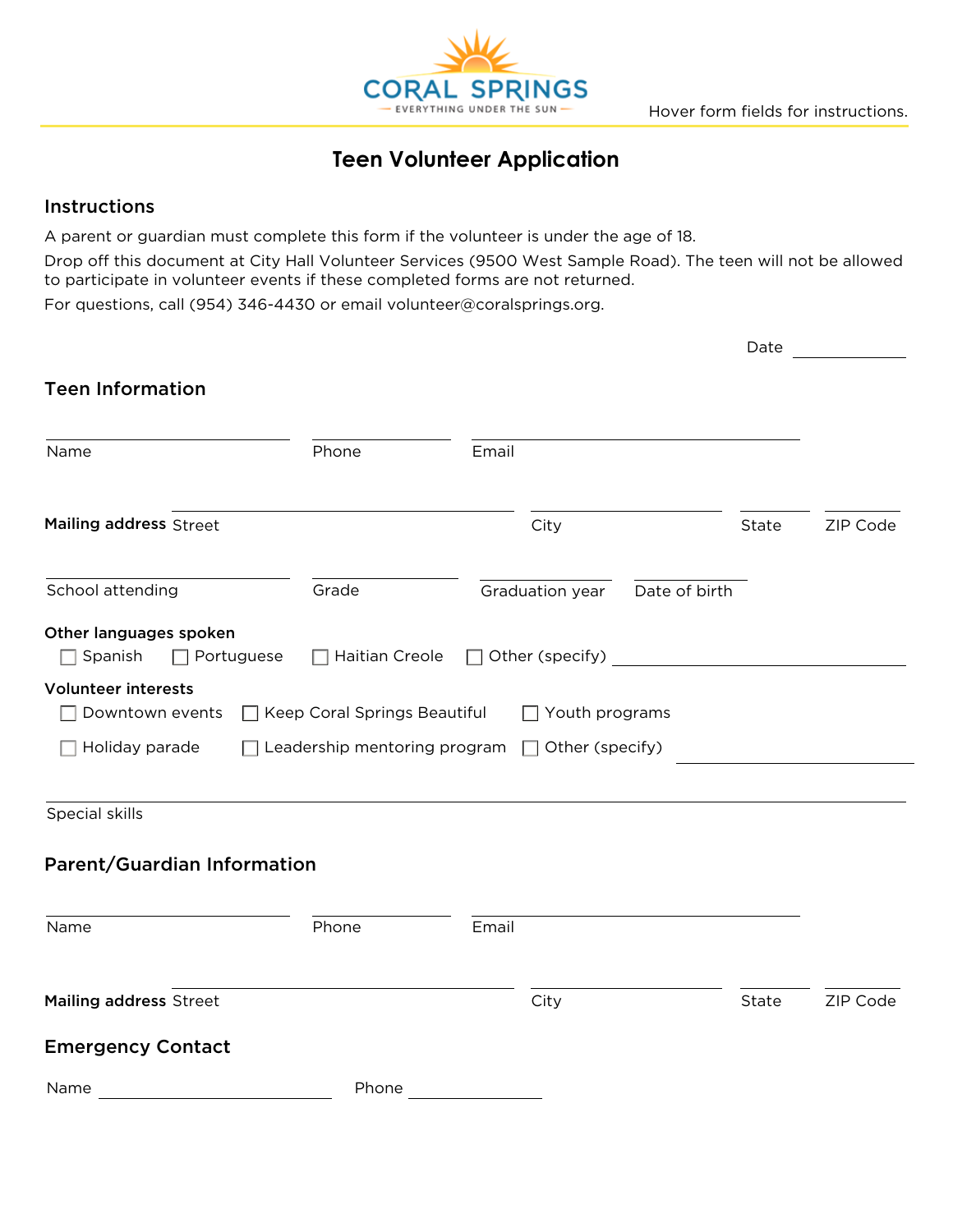

## **Release and Waiver - Minor Child**

# NOTICE TO THE MINOR CHILD'S NATURAL GUARDIAN PURSUANT TO SECTION 744.301, FLORIDA STATUTES

READ THIS FORM COMPLETELY AND CAREFULLY. YOU ARE AGREEING TO LET YOUR MINOR CHILD ENGAGE IN A POTENTIALLY DANGEROUS ACTIVITY.

YOU ARE AGREEING THAT EVEN IF THE CITY OF CORAL SPRINGS USES REASONABLE CARE IN PROVIDING THIS ACTIVITY, THERE IS A CHANCE YOUR CHILD MAY BE SERIOUSLY INJURED OR KILLED BY PARTICIPATING IN THIS ACTIVITY BECAUSE THERE ARE CERTAIN DANGERS INHERENT IN THE ACTIVITY WHICH CANNOT BE AVOIDED OR ELIMINATED.

BY SIGNING THIS FORM YOU ARE GIVING UP YOUR CHILD'S RIGHT AND YOUR RIGHT TO RECOVER FROM THE CITY OF CORAL SPRINGS IN A LAWSUIT FOR ANY PERSONAL INJURY, INCLUDING DEATH, TO YOUR CHILD OR ANY PROPERTY DAMAGE THAT RESULTS FROM THE RISKS THAT ARE A NATURAL PART OF THE ACTIVITY.

YOU HAVE THE RIGHT TO REFUSE TO SIGN THIS FORM, AND THE CITY OF CORAL SPRINGS HAS THE RIGHT TO REFUSE TO LET YOUR CHILD PARTICIPATE IF YOU DO NOT SIGN THIS FORM.